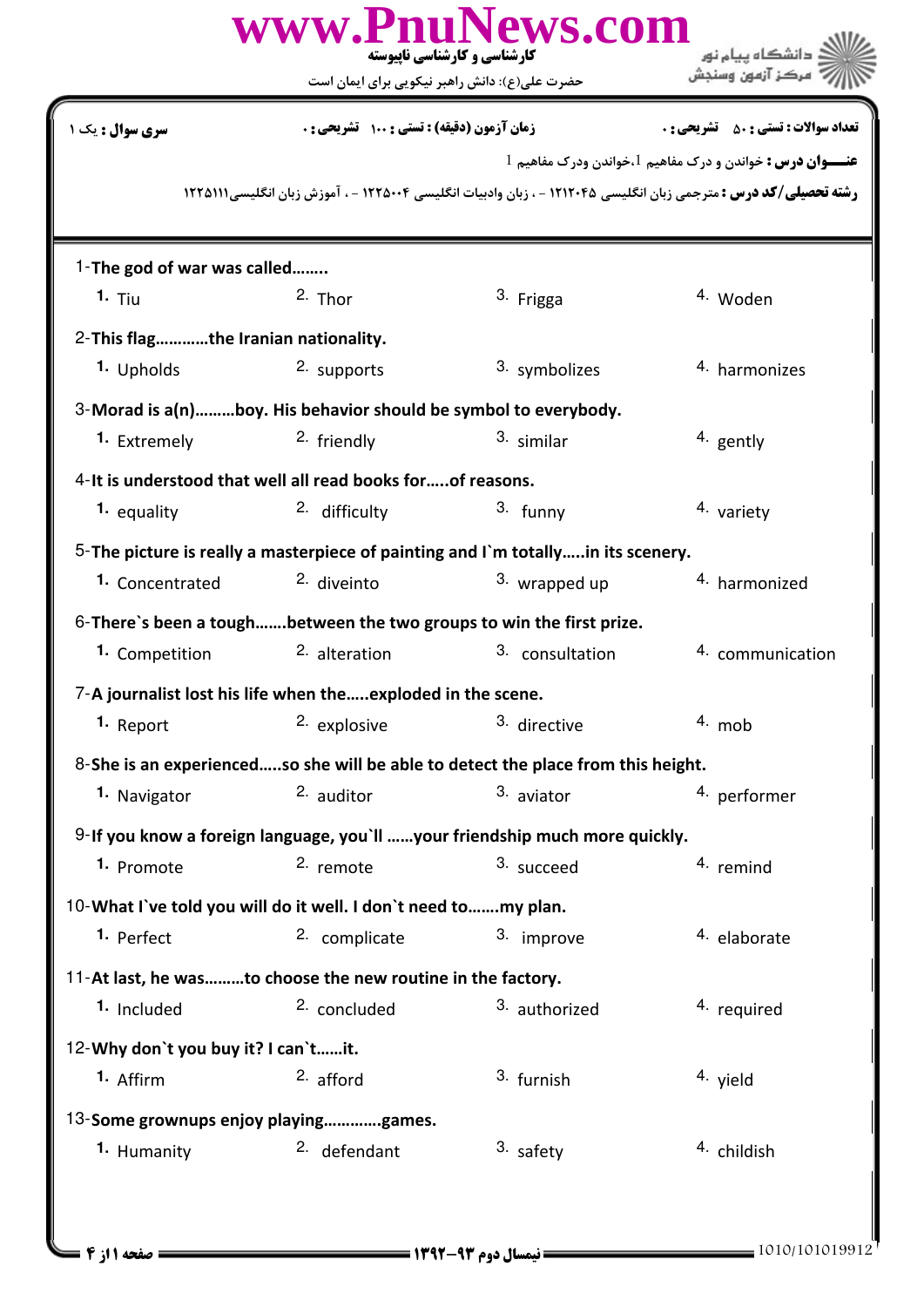| www.PnuNews.com<br>دانشگاه پیام نور<br>کارشناسی و کارشناسی ناپیوسته |                                                                                                                        |                              |                                                                  |  |
|---------------------------------------------------------------------|------------------------------------------------------------------------------------------------------------------------|------------------------------|------------------------------------------------------------------|--|
|                                                                     | حضرت علی(ع): دانش راهبر نیکویی برای ایمان است                                                                          |                              | مركز آزمون وسنجش                                                 |  |
| <b>سری سوال :</b> یک ۱                                              | زمان آزمون (دقیقه) : تستی : 100 تشریحی : 0                                                                             |                              | <b>تعداد سوالات : تستی : 50 ٪ تشریحی : 0</b>                     |  |
|                                                                     |                                                                                                                        |                              | <b>عنـــوان درس :</b> خواندن و درک مفاهیم 1،خواندن ودرک مفاهیم 1 |  |
|                                                                     | <b>رشته تحصیلی/کد درس :</b> مترجمی زبان انگلیسی ۱۲۱۲۰۴۵ - ، زبان وادبیات انگلیسی ۱۲۲۵۰۰۴ - ، آموزش زبان انگلیسی۱۲۲۵۱۱۱ |                              |                                                                  |  |
|                                                                     | 14- Police find an importantthat the manager was guilty.                                                               |                              |                                                                  |  |
| 1. Purpose                                                          | <sup>2.</sup> evidence                                                                                                 | 3.<br>plain                  | <sup>4.</sup> grounds                                            |  |
|                                                                     | 15-The terrorist had beenseveral crimes against the public.                                                            |                              |                                                                  |  |
| 1. Responded for                                                    | <sup>2.</sup> occupied with                                                                                            | 3. Insisted on               | $4.$ accused of                                                  |  |
|                                                                     | 16-They will hold a(n)to introduce rare history books.                                                                 |                              |                                                                  |  |
| 1. Displaying                                                       | <sup>2</sup> demonstration                                                                                             | 3. exhibition                | 4. evidence                                                      |  |
|                                                                     | 17-What you are saying isto the discussed matter.                                                                      |                              |                                                                  |  |
| 1. Irrelevant                                                       | 2. consistent                                                                                                          | 3. sensitive                 | 4. variable                                                      |  |
|                                                                     | 18-You have to learn how toyour time to reach home on time.                                                            |                              |                                                                  |  |
| 1. Decide                                                           | <sup>2.</sup> develop                                                                                                  | 3. adjust                    | 4. turn out                                                      |  |
|                                                                     | 19-She couldsmall insects under the microscope to study them.                                                          |                              |                                                                  |  |
| 1. Misshape                                                         | 2. magnify                                                                                                             | 3. equip                     | $4.$ pile up                                                     |  |
| 20-They neither eat nor sleep accurately.                           |                                                                                                                        |                              |                                                                  |  |
| 1. properly                                                         | 2. definitely                                                                                                          | 3. closely                   | 4. recently                                                      |  |
|                                                                     | 21-Every culture has methods of <i>gaining</i> food and shelter.                                                       |                              |                                                                  |  |
| 1. distributing                                                     |                                                                                                                        | 2. obtaining                 |                                                                  |  |
| 3. assigning                                                        |                                                                                                                        | 4. carving                   |                                                                  |  |
| 22-He didn't want to  someone else affairs.                         |                                                                                                                        |                              |                                                                  |  |
| 1. Transact                                                         | <sup>2.</sup> exclude                                                                                                  | 3. cooperated                | 4. interfere                                                     |  |
|                                                                     | 23-Mike will clouds of smoke whenever he enters in that room for he doesn't smoke.                                     |                              |                                                                  |  |
| 1. Expand                                                           | 2. exhale                                                                                                              | 3. record                    | 4. conflict                                                      |  |
| 24-The doctor said "He   from malnutrition."                        |                                                                                                                        |                              |                                                                  |  |
| $1.$ Robs                                                           | 2. obtains                                                                                                             | 3. suffers                   | 4. addicts                                                       |  |
|                                                                     | 25-Astronomers aren't sure how a quasarso much energy.                                                                 |                              |                                                                  |  |
| 1. generates                                                        | <sup>2.</sup> attains                                                                                                  | 3. attaches                  | 4. accuses                                                       |  |
|                                                                     | 26-The driverfor high speed and extra passengers.                                                                      |                              |                                                                  |  |
| 1. over-viewed                                                      |                                                                                                                        | <sup>2.</sup> over-estimated |                                                                  |  |
| 3. over-thought                                                     |                                                                                                                        | 4. over-charged              |                                                                  |  |
| ـــــــــــ صفحه 12; 4 ـــا                                         | <b>ــــــ نیمسال دوم ۹۳-۱۳۹۲ ـــــــــــــــــ</b>                                                                     |                              | 1010/101019912                                                   |  |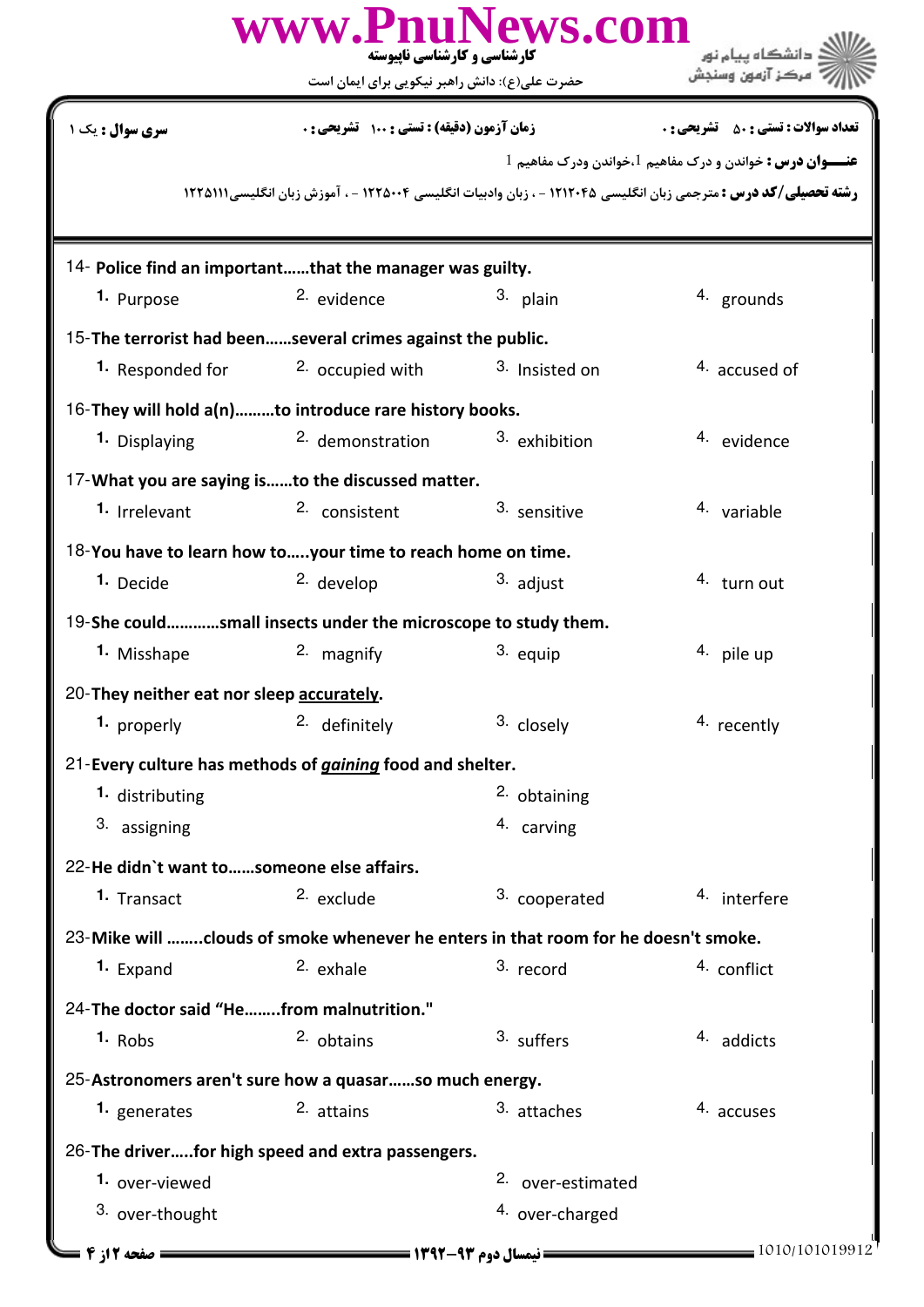|                                                                                  |                                               | www.PnuNews.com<br>کارشناسی و کارشناسی ناپیوسته | دانشگاه سام نور                                                                                                        |
|----------------------------------------------------------------------------------|-----------------------------------------------|-------------------------------------------------|------------------------------------------------------------------------------------------------------------------------|
|                                                                                  | حضرت علی(ع): دانش راهبر نیکویی برای ایمان است |                                                 |                                                                                                                        |
| <b>سری سوال :</b> یک ۱                                                           | زمان آزمون (دقیقه) : تستی : 100 تشریحی : 0    |                                                 | <b>تعداد سوالات : تستی : 50 ٪ تشریحی : 0</b>                                                                           |
|                                                                                  |                                               |                                                 | عنـــوان درس: خواندن و درک مفاهیم 1،خواندن ودرک مفاهیم 1                                                               |
|                                                                                  |                                               |                                                 | <b>رشته تحصیلی/کد درس :</b> مترجمی زبان انگلیسی ۱۲۱۲۰۴۵ - ، زبان وادبیات انگلیسی ۱۲۲۵۰۰۴ - ، آموزش زبان انگلیسی،۱۲۲۵۱۱ |
|                                                                                  |                                               |                                                 |                                                                                                                        |
| 27-Two words which have different meaning, but similar spelling, they are called |                                               |                                                 |                                                                                                                        |
| <sup>1</sup> Handicraft                                                          | 2. pictograph                                 | 3. homographs                                   | 4. radiograph                                                                                                          |
| 28-His information about the geology and animals lifethe viewers.                |                                               |                                                 |                                                                                                                        |
| 1. predominated                                                                  | <sup>2.</sup> overvalued                      | 3. awarded                                      | 4. overwhelmed                                                                                                         |
| 29-He became ill and lost hismemory.                                             |                                               |                                                 |                                                                                                                        |
| 1. chemical                                                                      | 2. emotional                                  | 3. conscious                                    | 4. revival                                                                                                             |
| 30-You must be very careful because signs of the neware all around us.           |                                               |                                                 |                                                                                                                        |
| 1. Anxiety                                                                       | $2.$ effort                                   | 3. effect                                       | 4. malaise                                                                                                             |
| 31-There has been a good and lastingbetween the two parties.                     |                                               |                                                 |                                                                                                                        |
| 1. Celebration                                                                   | <sup>2.</sup> friendship                      | 3. situation                                    | 4. conclusion                                                                                                          |
| 32-Flood and earthquakethose houses which are at the river bank.                 |                                               |                                                 |                                                                                                                        |
| 1. threaten                                                                      | 2. Molten                                     | 3. motion                                       | 4. caution                                                                                                             |
| 33-The government will build apartments in this area.                            |                                               |                                                 |                                                                                                                        |
| 1. Unlimited                                                                     |                                               | 2. out dated                                    |                                                                                                                        |
| 3. multi storey                                                                  |                                               | 4. threatening                                  |                                                                                                                        |
| 34-The boy is a(n)engineer everybody admires his intelligent.                    |                                               |                                                 |                                                                                                                        |
| 1. outstanding                                                                   |                                               | 2. spacious                                     |                                                                                                                        |
| 3. glorious                                                                      |                                               | 4. stimulating                                  |                                                                                                                        |
| 35-When I got back home the air washot and intolerable.                          |                                               |                                                 |                                                                                                                        |
| 1. Obviously                                                                     | 2. extremely                                  | 3. seemingly                                    | 4. destroying                                                                                                          |
| 36-When civilization spread the tribes has been gradually                        |                                               |                                                 |                                                                                                                        |
| 1. Removed                                                                       | <sup>2.</sup> established                     | 3. tamed                                        | 4. neglected                                                                                                           |
| 37-This style of religious ceremonies has become morethan a few years ago.       |                                               |                                                 |                                                                                                                        |
| 1. Executive                                                                     | <sup>2.</sup> laborious                       | 3. devise                                       | <sup>4</sup> elaborate                                                                                                 |
| 38-As time goes on moreis used and various designs become fashionable.           |                                               |                                                 |                                                                                                                        |
| 1. Ornamentation                                                                 | 2. mourning                                   | 3. headgear                                     | 4. position                                                                                                            |
| 39-She has a very badfor she has a weak backbone.                                |                                               |                                                 |                                                                                                                        |
| 1. Posture                                                                       | 2. inherence                                  | 3. complexion                                   | 4. achievement                                                                                                         |
| : صفحه ۳                                                                         |                                               | = نیمسال دوم ۹۳-۱۳۹۲ ======                     | 1010/101019912                                                                                                         |